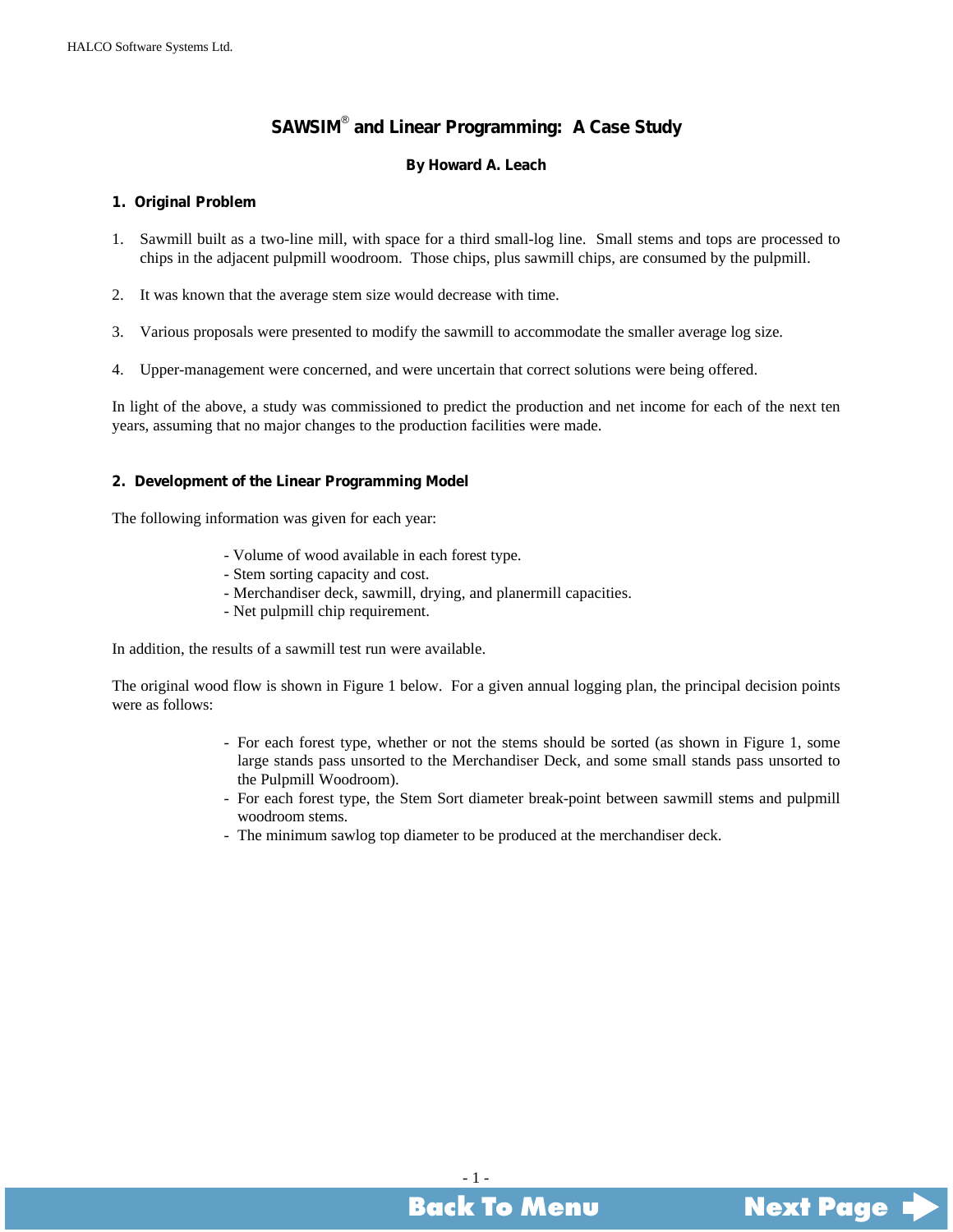# **Original Wood Flow**

Various Forest Types

Decreasing Average DBH —

<span id="page-1-0"></span>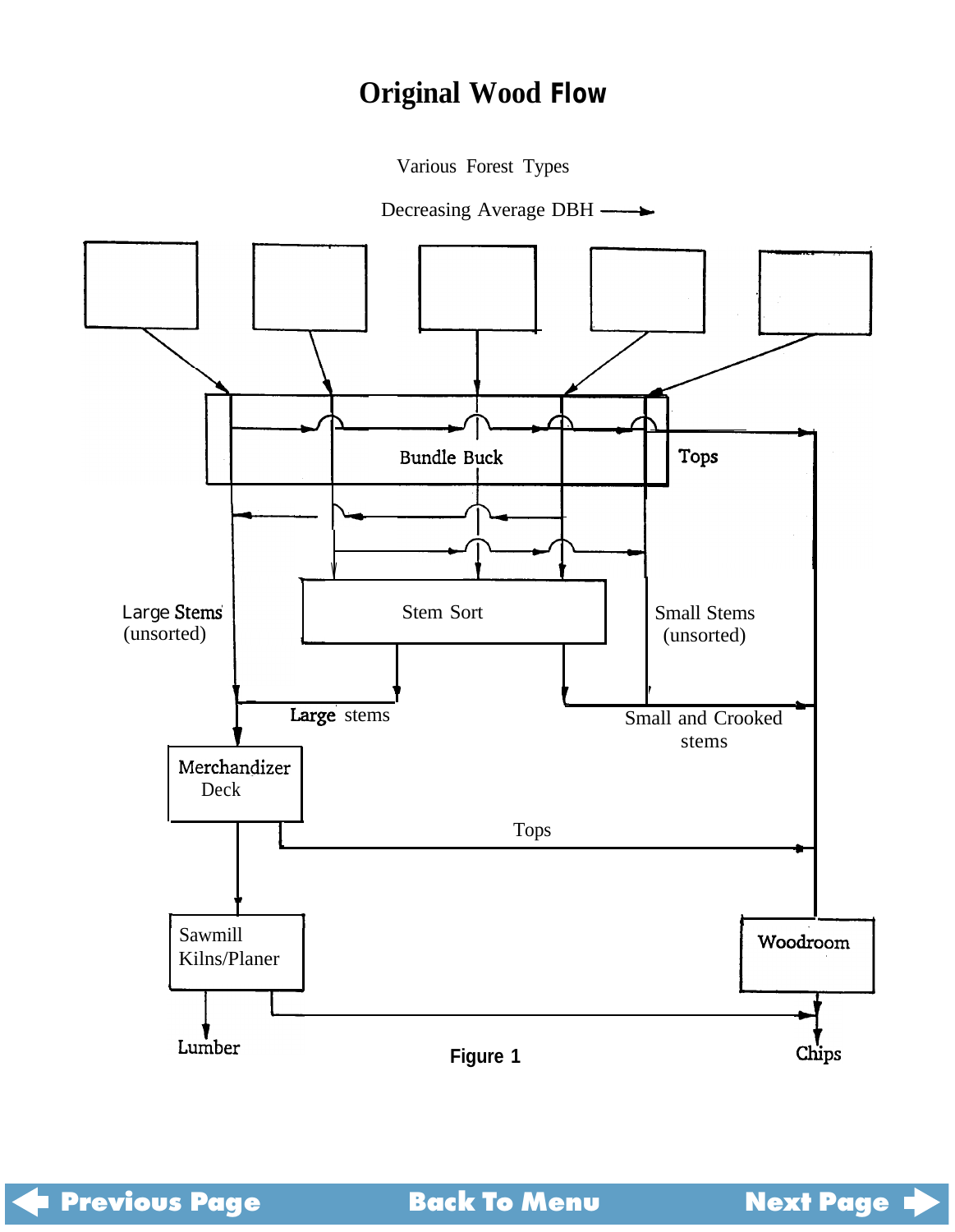<span id="page-2-0"></span>Briefly, the solution procedure was as follows:

1. Use **SAWSIM**® to calculate lumber yields, chip yields, etc. from sawlogs of specific species, diameter, etc. classes.

2. Use a Linear Programming model to calculate material and cash flows.

To develop the Linear Programming model, the following additional data was required:

- Stems per acre in each dbh class and the height-diameter curve for each stand type, by species. A stand type is a grouping of forest types with similar average dbh, elevation, etc. Note that in the Linear Programming model development, the log supply definitions may either be based upon taper equation stem form definitions or actual measured stem data for samples taken from each stand type, with the measured data weighted to conform to the estimated stems per acre and the height-diameter curve.
- For each stem dbh class, the yield of sawlogs in each diameter, length, taper and quality class, plus the volume of defect trim and tops. This data was obtained through use of the **BUCKSIM** program (a member of the **SAWSIM**® family of Sawmill Simulation programs).
- The merchandiser deck time per stem.
- For sawlogs of each diameter, length, taper, and quality class, the:
	- Volume per log of each lumber size.
	- Volume per log of chips, sawdust, etc.
	- Time required on each sawmill machine, plus for drying and planing.

This information was obtained from **SAWSIM**® simulation runs.

- Costs for all production variables which are not fixed.

-Lumber, chip, and other byproduct prices.

#### **3. Linear Programming Model Results**

The Linear Programming model results printout included the following information:

- The volume of each forest type used.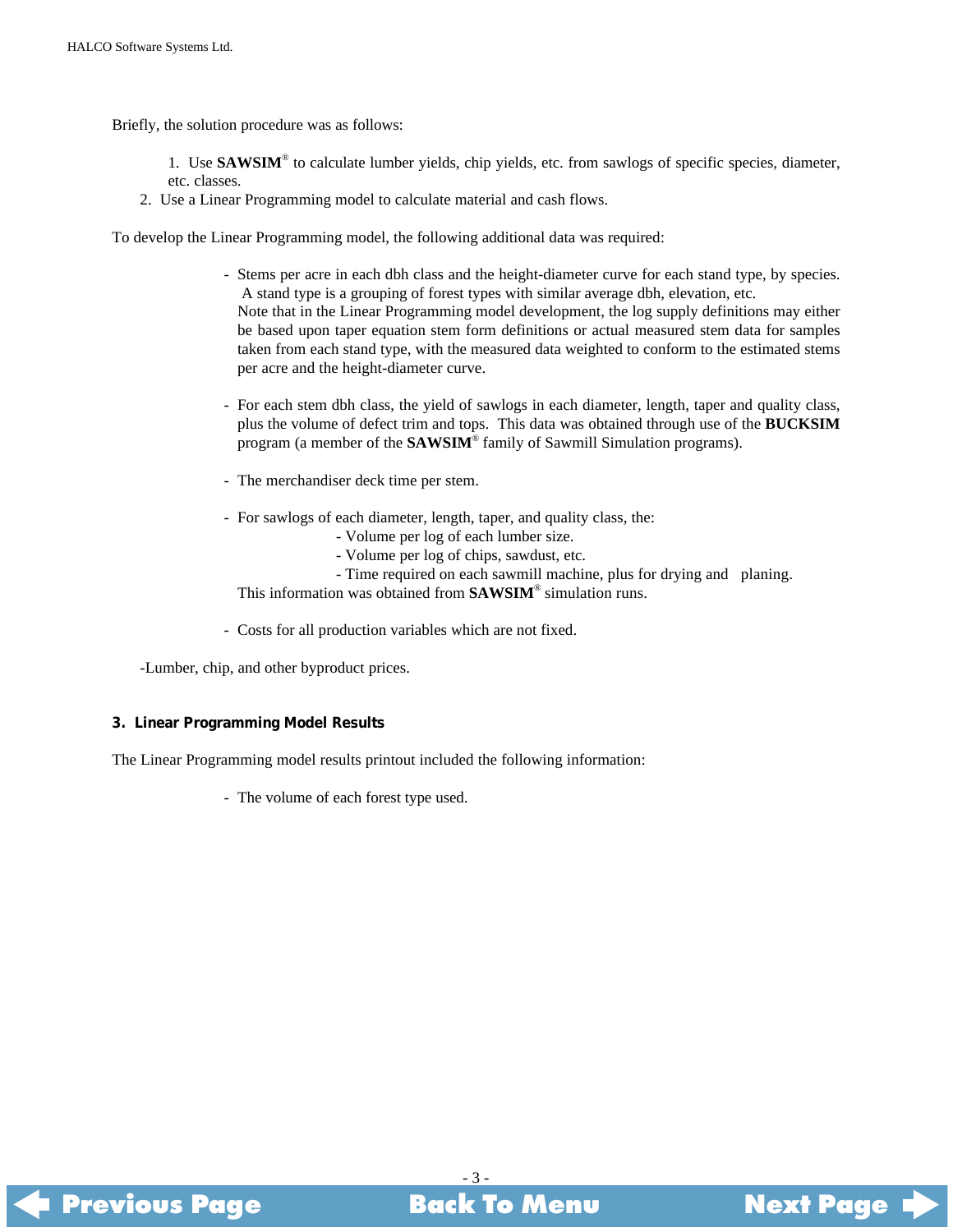- <span id="page-3-0"></span>- The optimum timber supply allocation, showing the number of stems in each dbh class going: Direct to the  $\epsilon$ Sorted to the sawmill Direct to the woodroom Sorted to the woodroom
- The number of bucked logs in each class to the sawmill.
- The volume of each lumber size and length produced.
- The volume of sawmill chips and other byproducts.
- The time requirements on the slasher deck and principal machines.
- The volume of chips from small and crooked stems and stem tops processed in the pulpmill woodroom.
- The total on-site chip production.

In general, the Linear Programming model results showed that no additional capital expenditures were necessary to process the smaller wood. That is, the third line in the sawmill was not necessary. The model showed that the increased requirement for on-site chips with time was sufficient to offset the effect of the smaller wood.

The model further showed that the Stem Sort in the original wood flow of Figure 1 was often the bottleneck in the system, and had very high operating costs. In addition, the limited capacity of the sort required that some large forest types be delivered to the Merchandiser Deck unsorted, while some small forest types were delivered to the pulpmill woodroom unsorted. This resulted in sub-optimum allocation of timber from these forest types. Through use of the model, the improved Wood Flow of Figure 2 below was developed. In this flow, all stands are sorted into Sawmill Merchandiser and Pulpmill Woodroom piles in the woods. The increased efficiency of sorting for all forest types, and elimination of the expensive log-yard Stem Sort offsets the cost of sorting in the woods.

### **4. Additional Benefits of the Linear Programming Model**

Additional benefits of the Linear Programming Model included improved communication between forestry, logging, log-yard and sawmill departments. Each department became satisfied that the model contained an accurate representation of the operations for which it was responsible. With time it became possible, for example, to incur additional logging costs for the benefit of the sawmill operations.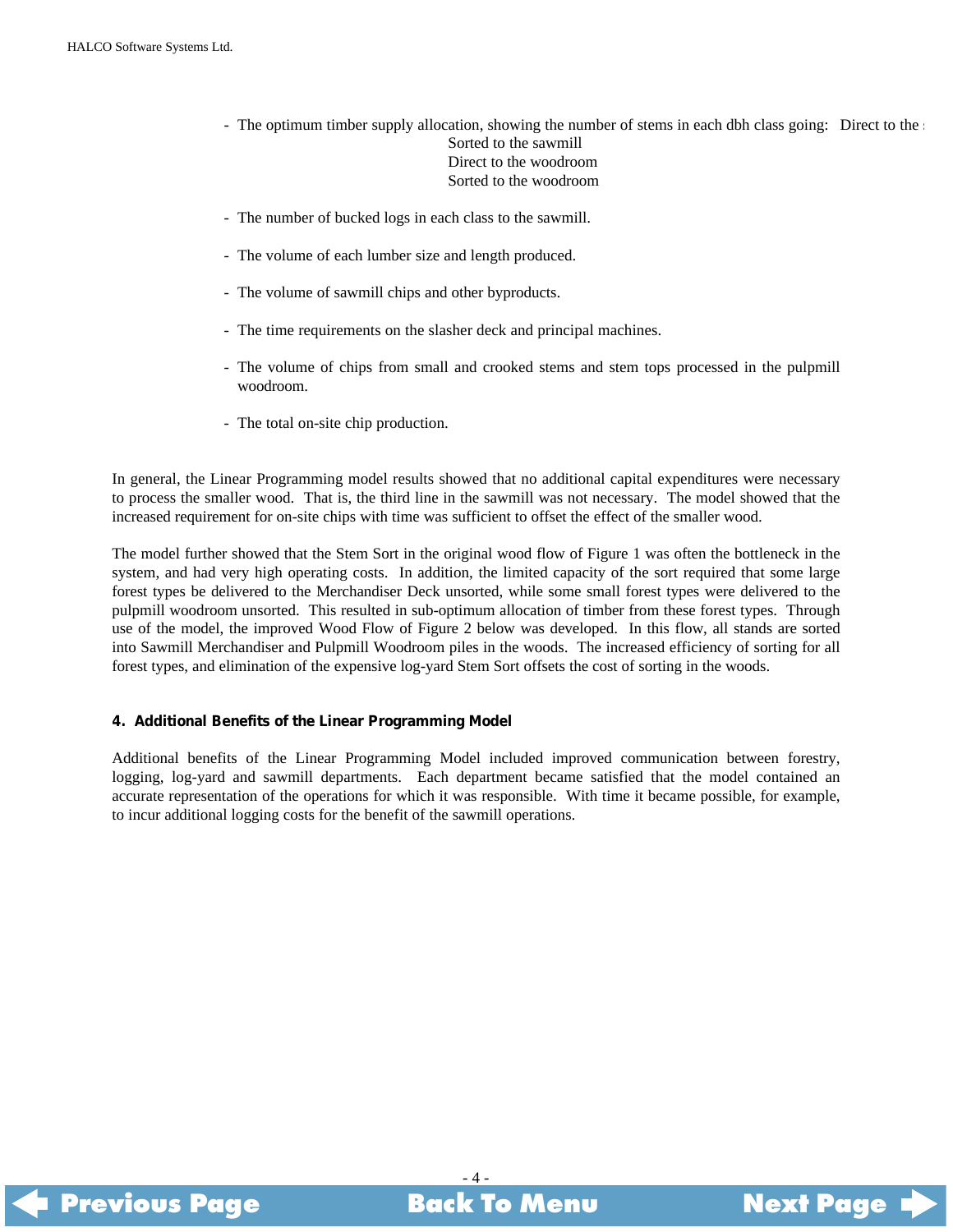## **Revised Wood Flow**

**Various** Forest Types

<span id="page-4-0"></span>